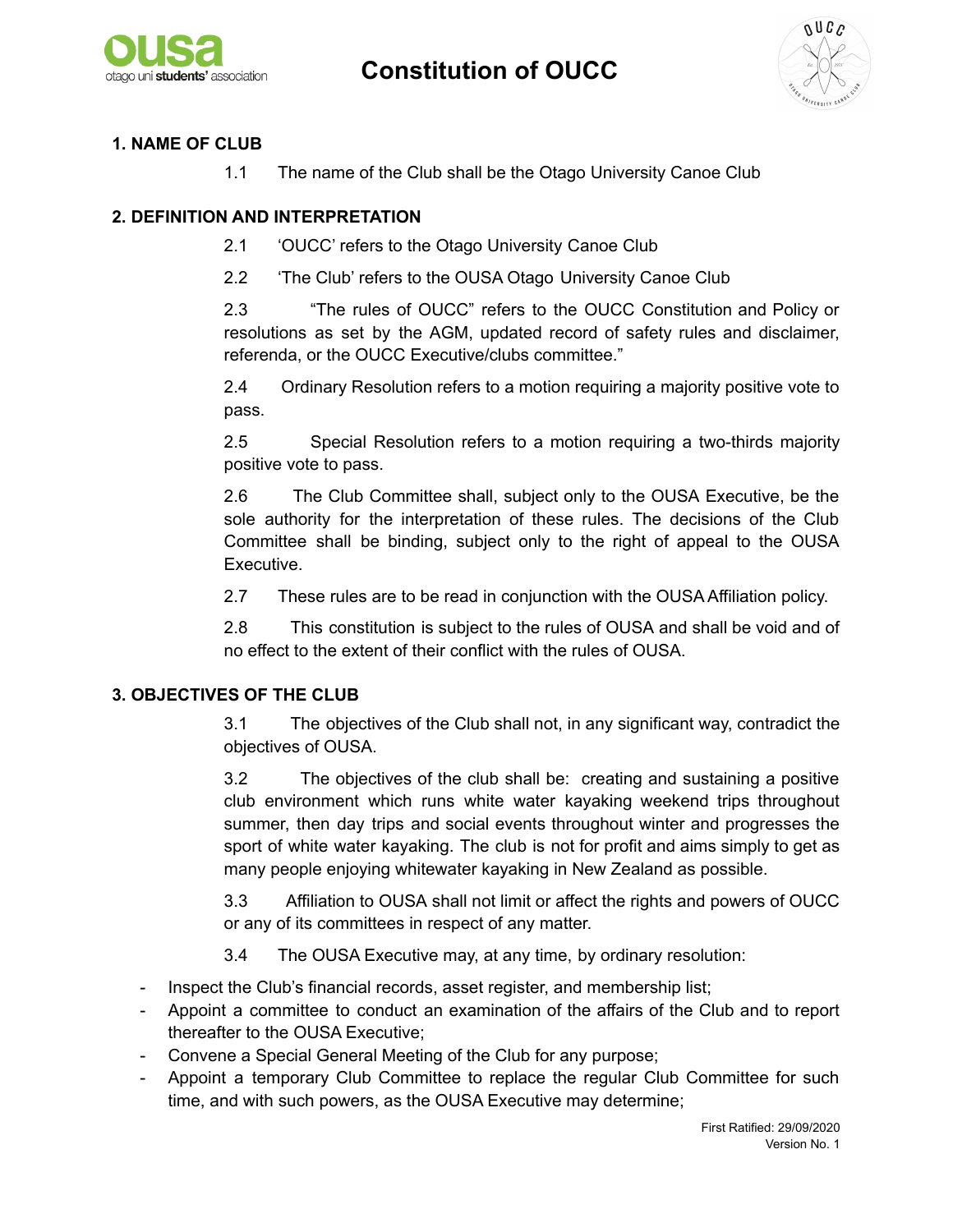



Disaffiliate the Club.

## **4. POWERS OF THE CLUB**

- 4.1 The Club is not formed for the pecuniary gain of its members.
- The Club may make payment as reasonable remuneration to any servant or officer of The Club or the payment of reasonable expense to any authorised representative or delegate of the Club.
- Reasonable remuneration shall not exceed market rates for the provision of equivalent goods or services.

### **5. AFFILIATION**

5.1 The Club shall be affiliated to OUSA.

5.2 The Club and its members present and future shall be bound by the rules of OUSA, and every such Club and all such members shall be so bound in all respects. Where the OUSA constitution is not expressly mentioned in the constitution of the Club, the provisions of the OUSA constitution shall be read into the document.

5.3 The Club's affiliation to OUSA shall automatically lapse if The Club fails or ceases to comply with the OUSA Affiliation Policy or Section 18 of the OUSA Constitution and Rules.

5.4 The Club shall not become affiliated to or in any way connected with any other organisation without the consent of the OUSA Executive.

Any affiliation to any other body entered into without the OUSA Executive's consent shall be null and void.

## **6. LIABILITIES INCURRED BY THE CLUB**

6.1 The Club shall not enter into any loan agreement of a value greater than NZ\$1000 without approval by ordinary resolution of the OUSA Executive.

6.2 OUSA shall not be responsible for any liabilities or debts incurred by the Club.

## **7. MEMBERSHIP**

7.1 The Club shall, in normal circumstances, have no less than 75% of total membership comprised of OUSA/OPSA members.

- 7.2 The Club shall in normal circumstances have no less than ten members.
- 7.3 Membership of the Club shall be open to all members of OUSA/OPSA.

7.4 Membership can be restricted to a subsection of OUSA/OPSA members provided that the restrictions do not contravene the laws of New Zealand.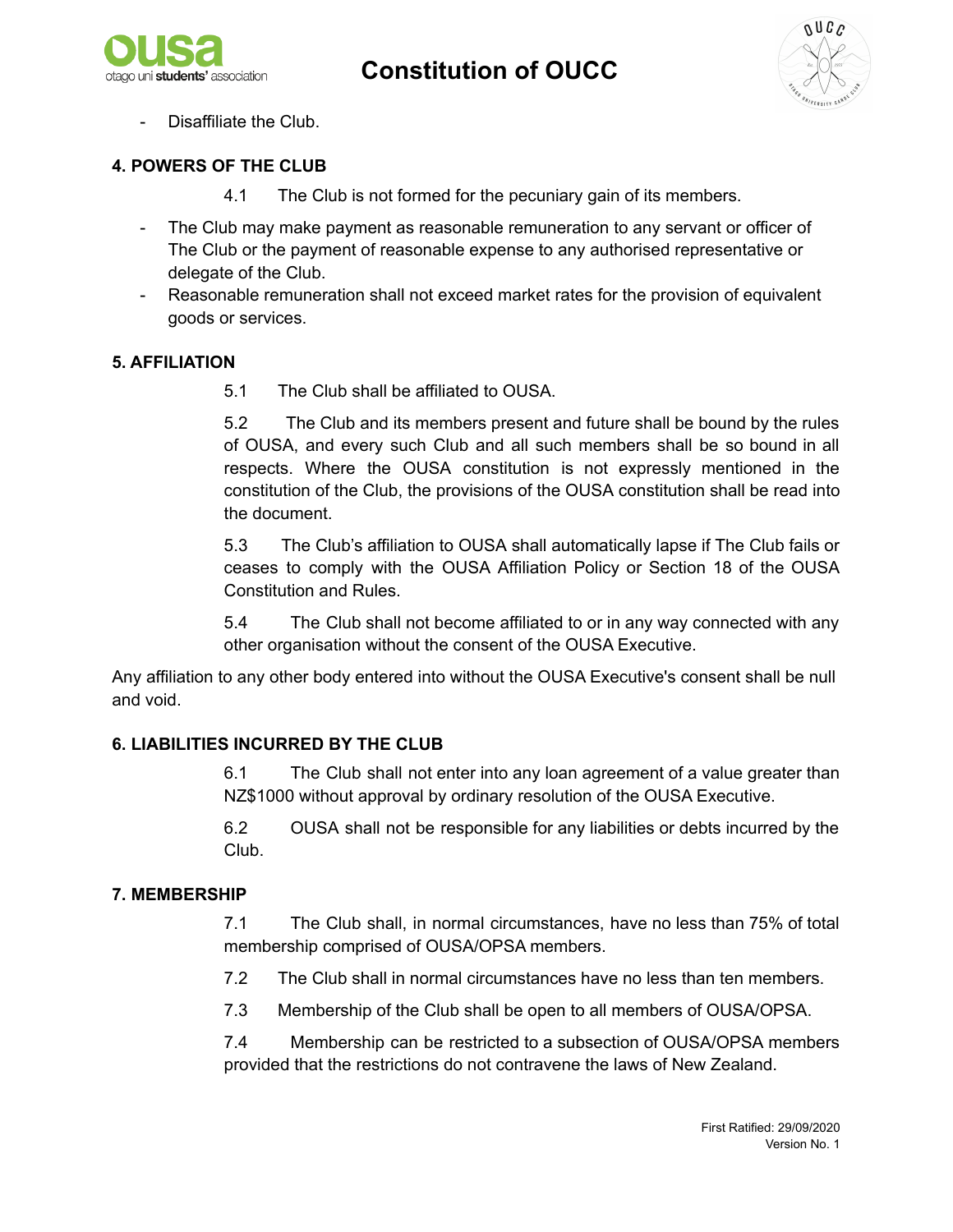



7.5 Persons shall become members of the Club when an application for membership is given in writing to the Club Committee and accompanied with the annual subscription fee (if applicable).

7.6 The Club shall only levy upon its members such fees or subscriptions as have been ratified by the AGM of the Club.

7.7 Any member of the Club who does not pay any required subscription within one calendar month of joining shall not be permitted to exercise the privileges of membership until the subscription is paid.

7.8 Membership shall be deemed to continue until a formal resignation is received by the Club Committee or by the end of the calendar year.

7.9 A club member may not be suspended or expelled unless the committee resolves to do so by special resolution.

- The suspended member will be relieved of any powers and responsibilities and is not permitted to attend club activities.
- A special general meeting must be called within three months to expel the member or the suspension lapses.

7.10 The following procedure must be used to expel a club member:

- Written notice of any meeting regarding the expulsion and of the basic allegations and charges against the member must be received in person 30 days prior to the meeting taking place.
- That a special general meeting is called which the member to be expelled may attend in person, or submit in written form, grounds for his or her defence.
- The motion to expel a club member must be passed by special resolution.
- That the member is informed in writing of the decision of the meeting and the length of his or her expulsion.

7.11 Where a member of the Club is expelled, that member shall have the right of appeal to the OUSA Executive.

### **8. ANNUAL GENERAL MEETING (AGM)**

8.1 The Annual General Meeting (AGM) of the Club shall be held during the month of September at such time and place as the Club Committee shall decide.

- 8.2 The AGM shall be held for the following purposes:
- To receive, from the Club Committee, a report of the proceedings of the previous year and a statement of the Club accounts;
- To elect the officers of the Club Committee for the following year;
- To conduct any general business.

8.3 The President, or in their absence any member appointed by the meeting, shall be chair of the meeting.

8.4 Every motion shall be moved by one Club member and seconded by another.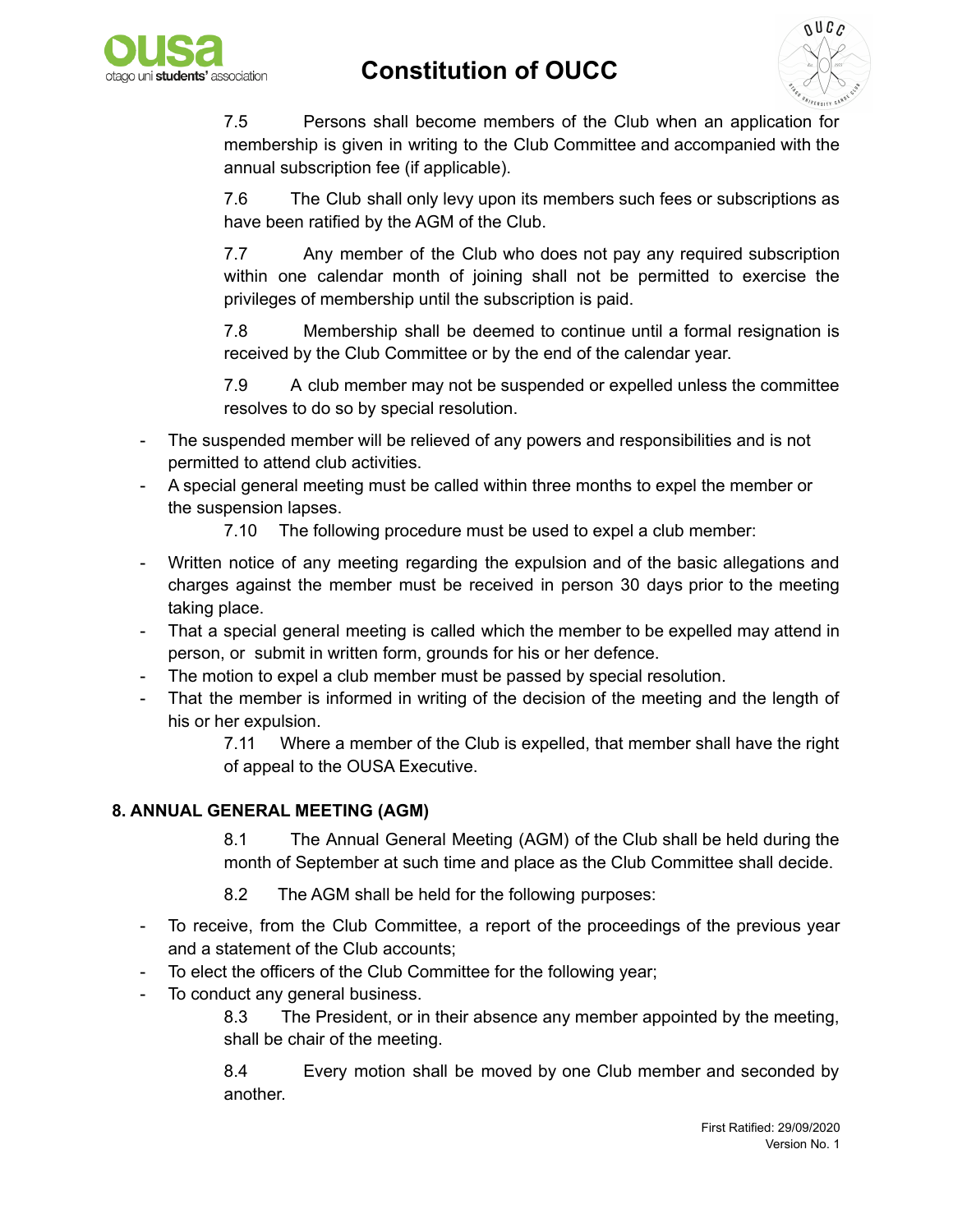



8.5 Every member present shall be entitled to one vote,

In the case of an equality of votes the Chair shall have a second or casting vote.

8.6 The quorum shall be 20 per cent of the Club's total members or 6 members, whichever is greater.

8.7 At least 14 days notice of the AGM shall be given to all members, by posting a notice on the OUSA notice board and/or the clubs social media pages.

The notice shall include an agenda of business to be conducted at the AGM.

### **9. SPECIAL GENERAL MEETINGS AND NO CONFIDENCE VOTES**

9.1 The Club Committee on their own behalf or on the signed request of a quorum of members may at any time call a Special General Meeting.

If the Club Committee does not call a meeting within 14 days of receiving such a request, the requestors may themselves call a Special General Meeting.

Notice of a Special General Meeting shall be given in the manner described above for an AGM.

9.2 The conduct, voting procedures and quorum of a Special General Meeting shall be the same as those prescribed for the AGM.

9.3 At any Special General Meeting a motion of no confidence in the Club Committee, or any member thereof, may be passed by special resolution provided that 14 days notice of such intention has been given.

On the passing of such motion, the Committee member shall be deemed to have resigned and the meeting shall then have the power to, and may proceed to, elect a new Committee member to the vacant position (s).

Such new member shall hold office until the next AGM.

### **10. CLUB OFFICERS AND THEIR ELECTION**

10.1 The management and control of the Club shall be deputed to the officers of the club who represent the Committee of the Club.

10.2 The Committee of the Club shall consist of a maximum of 9 people, being President, Vice-president, Secretary, Treasurer, Safety Officer, Gear Officer, Social Officer and two general executive members all of whom shall be elected at the Annual General Meeting.

10.3 Every candidate for office shall be nominated at the meeting by one member of the Club and seconded by another.

10.4 Every member present at the meeting shall be entitled to one vote.

10.5 In the event of two or more candidates receiving an equal number of votes, the chair of the meeting shall have a second or casting vote.

10.6 The Club Officers shall hold office for one year following their appointment or until an officer resigns.

Such resignation shall be effective immediately upon receipt in writing by the committee.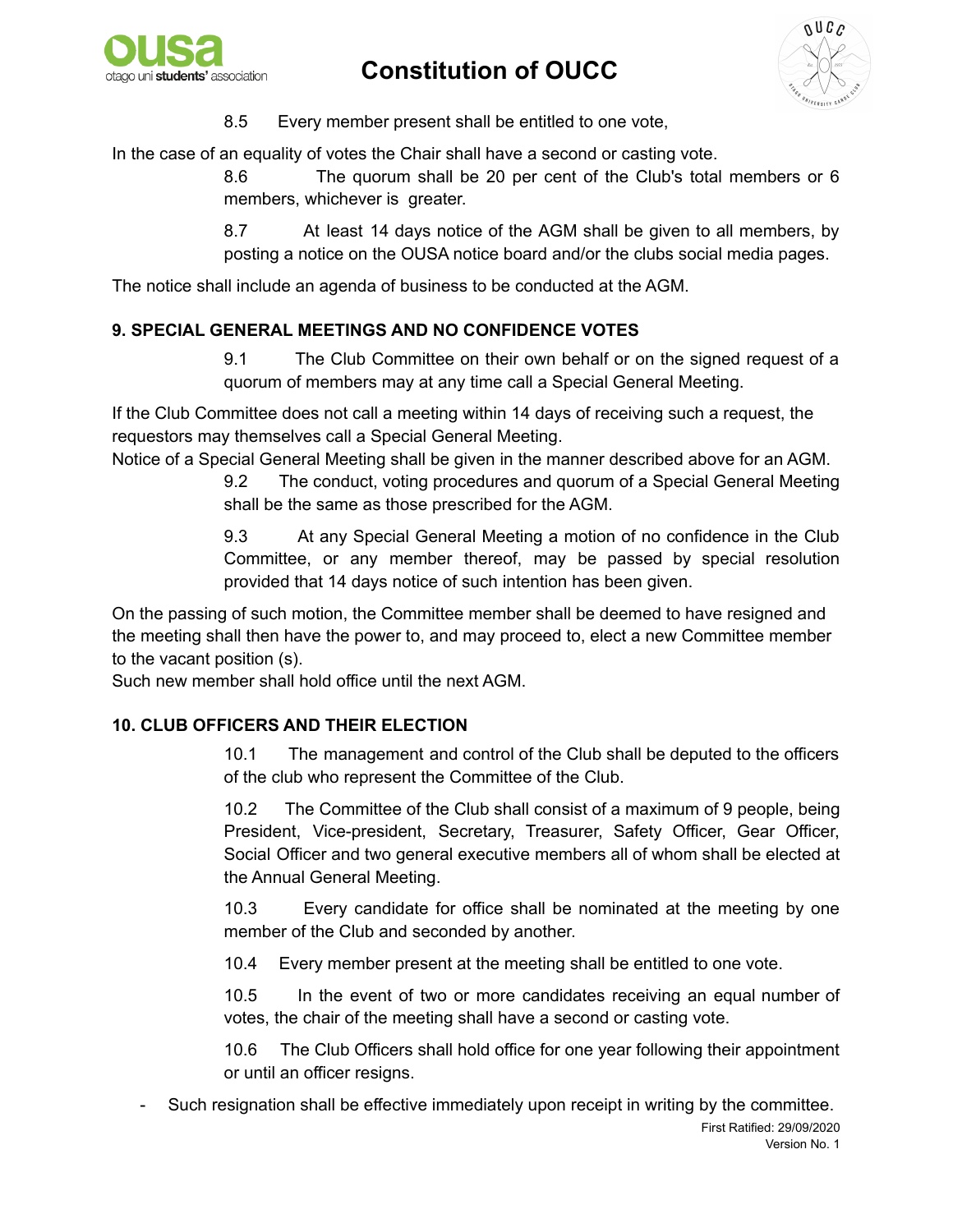



- If a vacancy on the Club Committee occurs during the year, providing that a quorum remains, the Club Committee may appoint any member to fill such a vacancy, unless it has occured due to a no confidence vote.
- If a vacancy occurs due to a no confidence vote then section 10 of this constitution applies.

### **11. THE CLUB COMMITTEE**

11.1 The Club Committee shall have full power at its meetings to deal with all matters relating to the objectives of the Club.

- Any matters relating to the interpretation of these rules;
- Except where power is vested in the Club at a general meeting.

11.2 All decisions shall be valid and binding on the members, only so far as they do not conflict with these rules, the rules of OUSA, or decisions of the OUSA Executive.

11.3 The Club Committee shall meet at such times as it deems fit.

11.4 The President or in their absence, any member appointed by the Club Committee, shall, in the case of an equality of votes, have a second or casting vote at all Club Committee meetings.

11.5 The quorum for Club Committee meetings shall be at least 5 Club Committee members.

11.6 One member of the Club Committee shall be elected to represent the Club on the OUSA Affiliated Clubs Council.

### **12. FINANCE, PROPERTY AND RECORDS OF THE CLUB**

12.1 The funds of the Club shall be in the control of the Club Committee, which will depute the treasurer to manage them.

12.2 The Treasurer shall also:

- Keep a true record and account of all the receipts and payments of the Club including bank statements;
- Prepare the statement of accounts and balance sheet for the financial year;
- Keep the Club's asset register up to date.
	- 12.3 The Secretary shall:
- Keep a true record and account of the proceedings and meetings of the Club and the Club Committee;
- Keep a correct and up to date membership list;
- 'Conduct and archive all correspondence relating to the club.

#### **13. DISAFFILIATION OF THE CLUB FROM OUSA**

13.1 A club may disaffiliate from OUSA at any time by notifying the CDO in writing.